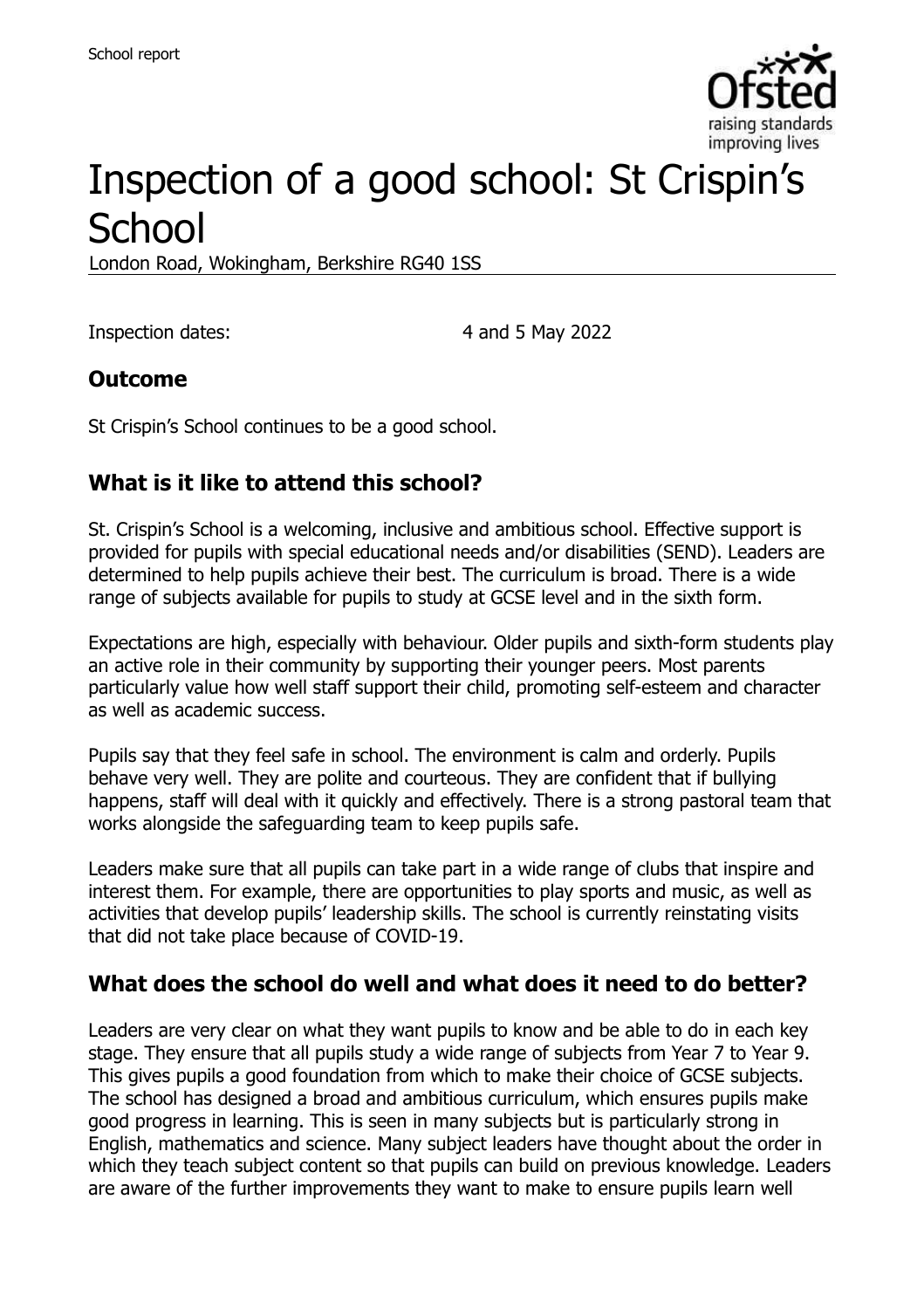

across the curriculum. In the sixth form, there are courses to suit the needs and aspirations of all students. They achieve well, and are driven to aim high through choosing the right pathway for the next step in their education, employment or training. The majority go on to university.

Reading is a priority for leaders. They have taken proactive steps to make sure that anyone who has fallen behind during the pandemic is given intensive support to help them catch up. Pupils are happy to read out loud in class. They are confident to do so because of the positive atmosphere created by their classmates and teachers.

Pupils with SEND are ambitious for the future. They enjoy school and value their positive relationships with staff. These pupils receive effective support and, crucially, access the same curriculum as everyone else. This includes those who attend the specialist resource base. This is a strength of the school. Thoughtful support is provided in lessons that focus on pupils' individual needs. This support could be strengthened further by ensuring that teachers provide learning support assistants with specific subject knowledge. This will help pupils with SEND develop more key knowledge in the different subjects.

Led by the school leaders, the staff's high expectations of behaviour ensures that pupils' conduct and attitude are consistently impressive across the school. Strong and trusting relationships exist between pupils and staff. Pupils are keen to learn and actively follow the routines their teachers put in place. Sixth-form students fulfil key roles in school life and enjoy their leadership opportunities, which they excel in. Across the whole school, tutors provide the support for pupils to become increasingly confident, independent and aspirational. For example, the members of the student leadership team expertly greet scheduled visitors, helping them to feel welcome and ensuring that important procedures are followed.

Trustees, local advisers (governors) and leaders are conscious of teachers' workload and prioritise the sharing with staff the reasons behind the changes and decisions that are made. This contributes to a vibrant sense of togetherness. The vast majority of staff told inspectors they are proud to work at the school.

# **Safeguarding**

The arrangements for safeguarding are effective.

Leaders perform the necessary checks on staff recruited to the school. Staff receive regular safeguarding training. They complete additional online training in key areas, such as peer-on-peer abuse and radicalisation.

There are clear procedures for reporting concerns and all staff know how to use these. Safeguarding has the highest possible profile in school. Leaders are reflective and review their practice to strengthen safeguarding arrangements as necessary. They proactively engage with the school community to keep everyone safe.

Leaders quickly identify pupils who need support. They make timely referrals to outside agencies, rigorously following these up if required.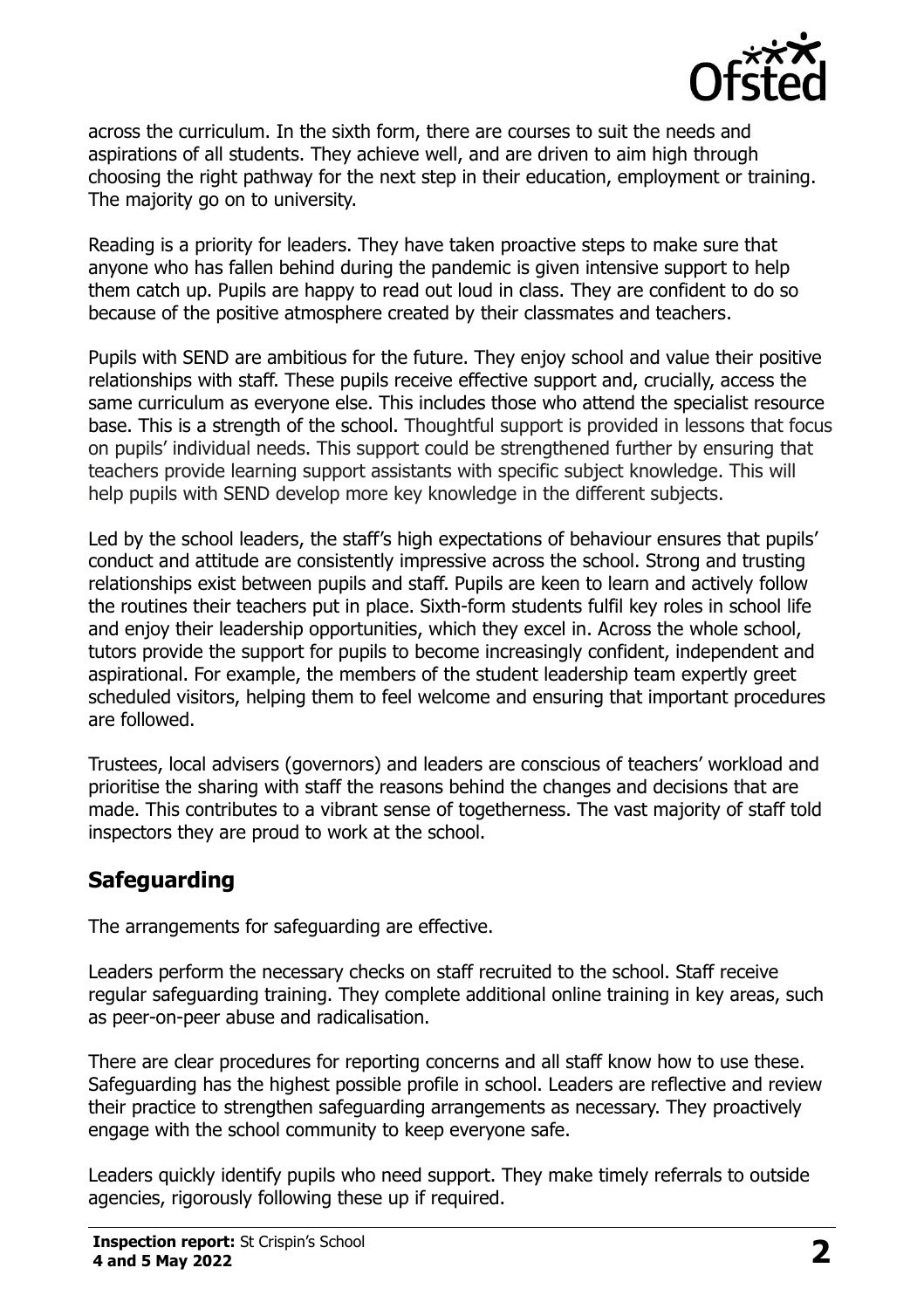

# **What does the school need to do to improve?**

# **(Information for the school and appropriate authority)**

■ Learning support assistants do not always know what the intended subject knowledge and skills are within different subjects. Leaders should make sure that structures and processes are in place to ensure that learning support assistants have the specific subject knowledge they need to support pupils with SEND in the classroom. This will further help these pupils to achieve well. Leaders are aware that they want to further strengthen the curriculum in some of the foundation subjects. Leaders must continue to work closely with staff to securely and consistently embed the teaching and assessment of the intended curriculum across every subject. This will help to ensure that pupils know and remember more across the school's full curriculum.

### **Background**

When we have judged a school to be good, we will then normally go into the school about once every four years to confirm that the school remains good. This is called a section 8 inspection of a good or outstanding school, because it is carried out under section 8 of the Education Act 2005. We do not give graded judgements on a section 8 inspection. However, if we find evidence that a school would now receive a higher or lower grade, then the next inspection will be a section 5 inspection. Usually this is within one to two years of the date of the section 8 inspection. If we have serious concerns about safeguarding, behaviour or the quality of education, we will deem the section 8 inspection as a section 5 inspection immediately.

This is the second section 8 inspection since we judged the predecessor school, St. Crispin's School, to be good in July 2013.

#### **How can I feed back my views?**

You can use [Ofsted Parent View](https://parentview.ofsted.gov.uk/) to give Ofsted your opinion on your child's school, or to find out what other parents and carers think. We use information from Ofsted Parent View when deciding which schools to inspect, when to inspect them and as part of their inspection.

The Department for Education has further quidance on how to complain about a school.

If you are the school and you are not happy with the inspection or the report, you can [complain to Ofsted.](https://www.gov.uk/complain-ofsted-report)

### **Further information**

You can search for [published performance information](http://www.compare-school-performance.service.gov.uk/) about the school.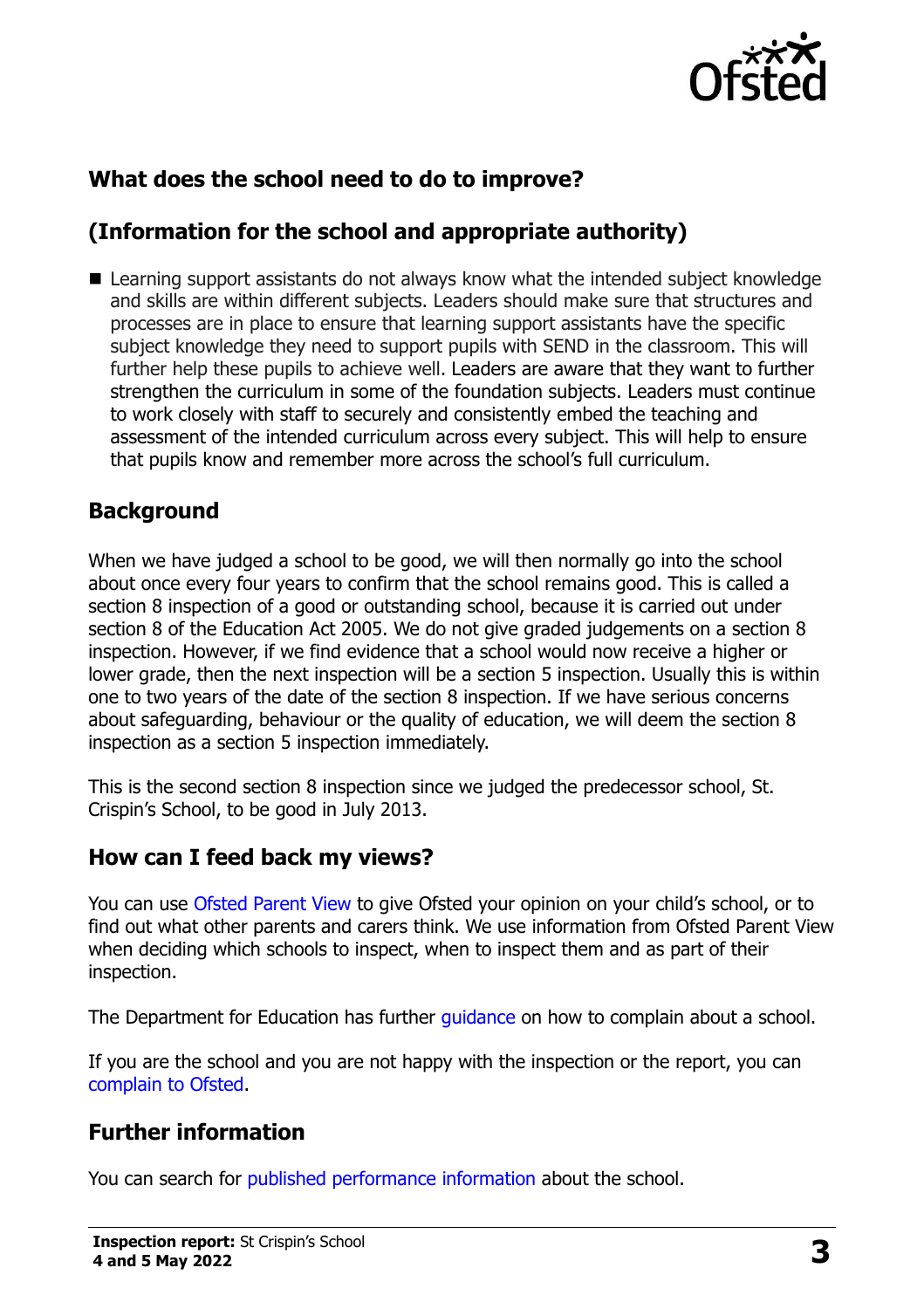

In the report, '[disadvantaged pupils](http://www.gov.uk/guidance/pupil-premium-information-for-schools-and-alternative-provision-settings)' refers to those pupils who attract government pupil premium funding: pupils claiming free school meals at any point in the last six years and pupils in care or who left care through adoption or another formal route.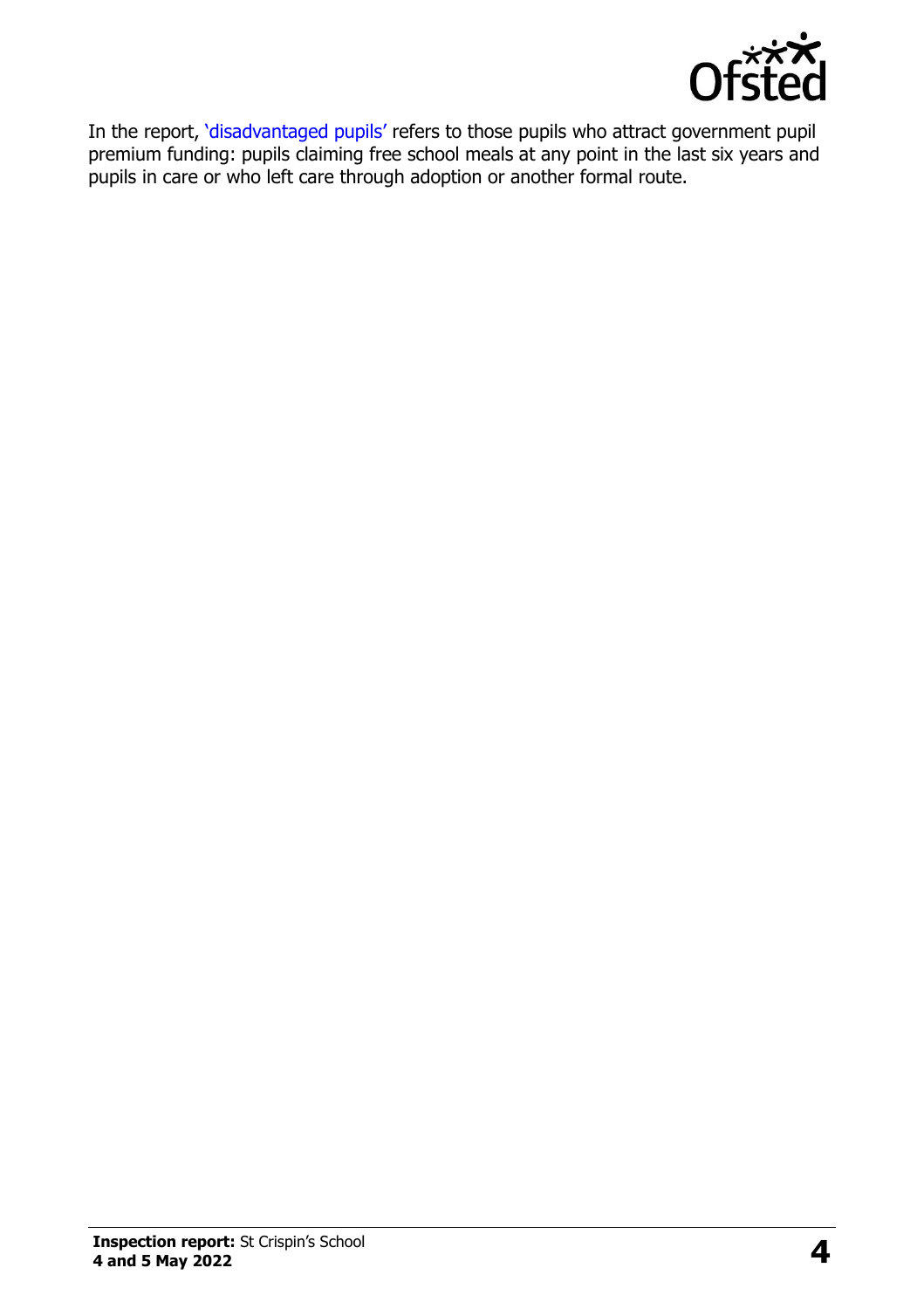

# **School details**

| Unique reference number                            | 145286                                                              |
|----------------------------------------------------|---------------------------------------------------------------------|
| <b>Local authority</b>                             | Wokingham                                                           |
| <b>Inspection number</b>                           | 10227668                                                            |
| <b>Type of school</b>                              | Secondary comprehensive                                             |
| <b>School category</b>                             | Academy converter                                                   |
| Age range of pupils                                | 11 to 18                                                            |
| <b>Gender of pupils</b>                            | Mixed                                                               |
| <b>Gender of pupils in sixth-form</b><br>provision | Mixed                                                               |
| Number of pupils on the school roll                | 1230                                                                |
| Of which, number on roll in the sixth<br>form      | 252                                                                 |
| <b>Appropriate authority</b>                       | Board of trustees                                                   |
| <b>Chair of trust</b>                              | <b>Andrew Beckett</b>                                               |
| <b>Headteacher</b>                                 | <b>Ginny Rhodes</b>                                                 |
| Website                                            | www.crispins.co.uk                                                  |
| Date of previous inspection                        | 1 October 2020, under section 8 of the<br><b>Education Act 2005</b> |

# **Information about this school**

- The school joined the Circle Trust in 2018.
- The school has an additionally resourced provision for pupils with social, emotional and mental health needs.
- The school uses one registered provider of alternative education.

# **Information about this inspection**

■ This was the first routine inspection the school received since the COVID-19 pandemic began. Inspectors discussed the impact of the pandemic with school leaders and have taken that into account in their evaluation of the school.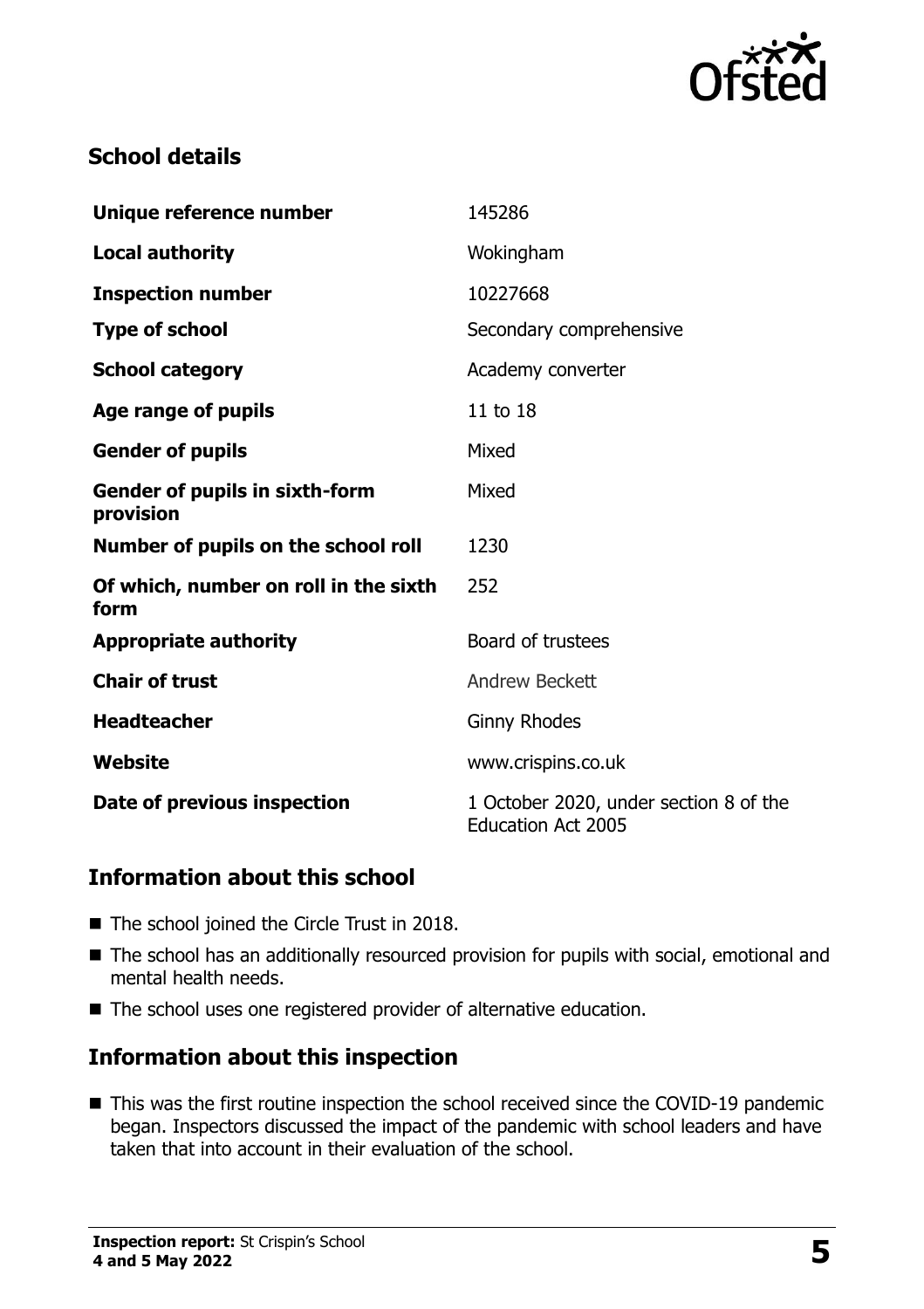

- Inspectors met with the headteacher and other senior leaders, teachers and pupils. The lead inspector also met with the chair of trustees and members of the local governing body.
- Inspectors completed deep dives in these subjects: English, mathematics, science, history and music. In each subject, inspectors visited lessons, scrutinised the work in pupils' books and held discussions with subject leaders, teachers and pupils.
- Inspectors spoke informally with pupils around the school site. The lead inspector also met with groups of pupils.
- Inspectors reviewed a range of school documentation, including policies and records of behaviour, exclusions and attendance.
- The lead inspector held a telephone conversation with a senior leader from the alternative provider of education used by the school.
- To evaluate the effectiveness of safeguarding, inspectors viewed the school website and policies. Inspectors held meetings with safeguarding leaders, spoke to pupils and staff, scrutinised school records of the safeguarding checks on adults working in the school and spoke to governors.
- Inspectors considered the responses to Ofsted Parent View, including the free-text comments. Inspectors also reviewed the responses to Ofsted's staff's and pupils' surveys.

#### **Inspection team**

| Gary Tostevin, lead inspector | Ofsted Inspector |  |
|-------------------------------|------------------|--|
| David Cousins                 | Ofsted Inspector |  |
| Susan Willman                 | Ofsted Inspector |  |